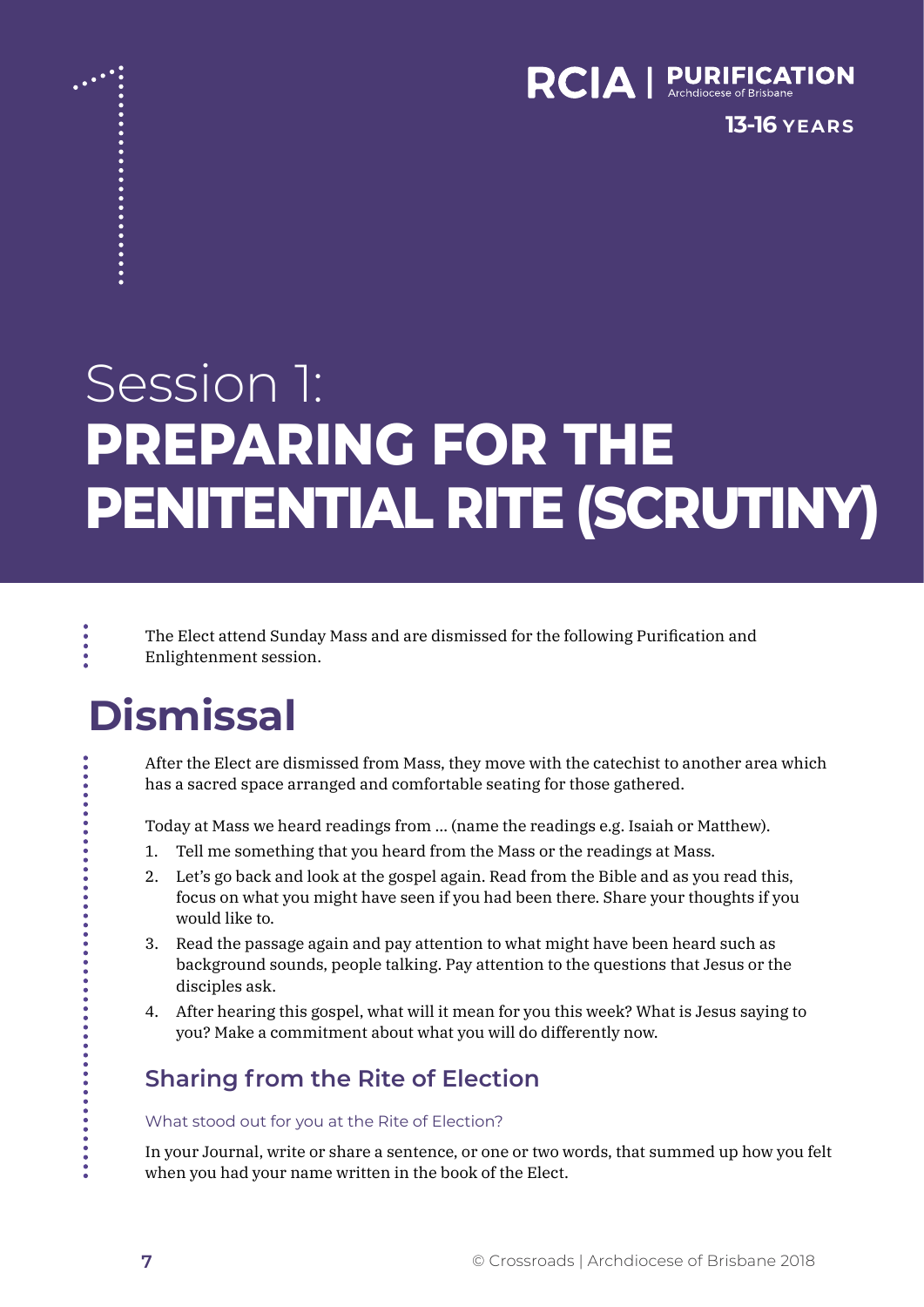## **Looking forward to next week...**

### **What is the Penitential Rite (Scrutiny)?**

The Penitential Rite (Scrutiny) helps the young person to examine their life and see where they need to make changes. The prayers of healing for the Elect bring strength to live as followers of Jesus and prepare the young person for the Sacraments of Initiation.

Scrutiny means "the thorough examination of something".

#### RCIA 128  $\alpha$

The scrutinies are meant to uncover, heal all that is weak, defective, or sinful in the hearts of the Elect; to bring out, strengthen all that is upright, strong and good … These rites should complete the conversion of the Elect and deepen their resolve to hold fast to Christ and to carry out their decision to love God above all



We are encouraged during this time to reflect within. The Penitential Rite (Scrutiny) is an opportunity to look to Jesus who sees who we are and who we can be – he is our hope. Enlightenment happens when we look to the Lord and not at ourselves. The scrutinies help us to see the situation we are in, choose to change and then follow the Lord.

## **Exploring**

Listen carefully to the prayer that will be prayed over you next week during the Penitential Rite (Scrutiny):

*Father of mercies,*  $\mathbf{A}$ 

> *you sent your only Son to rescue us from the slavery of sin and to give us freedom as your children.*

*Look with love on these young people and fulfil their hopes; they have already experienced temptation and they acknowledge their faults.*

*Lead them from darkness into your unfailing light, cleanse them from sin, let them know the joy of your peace, and guide them safely through life.*

*We ask this through Christ our Lord. Amen.*